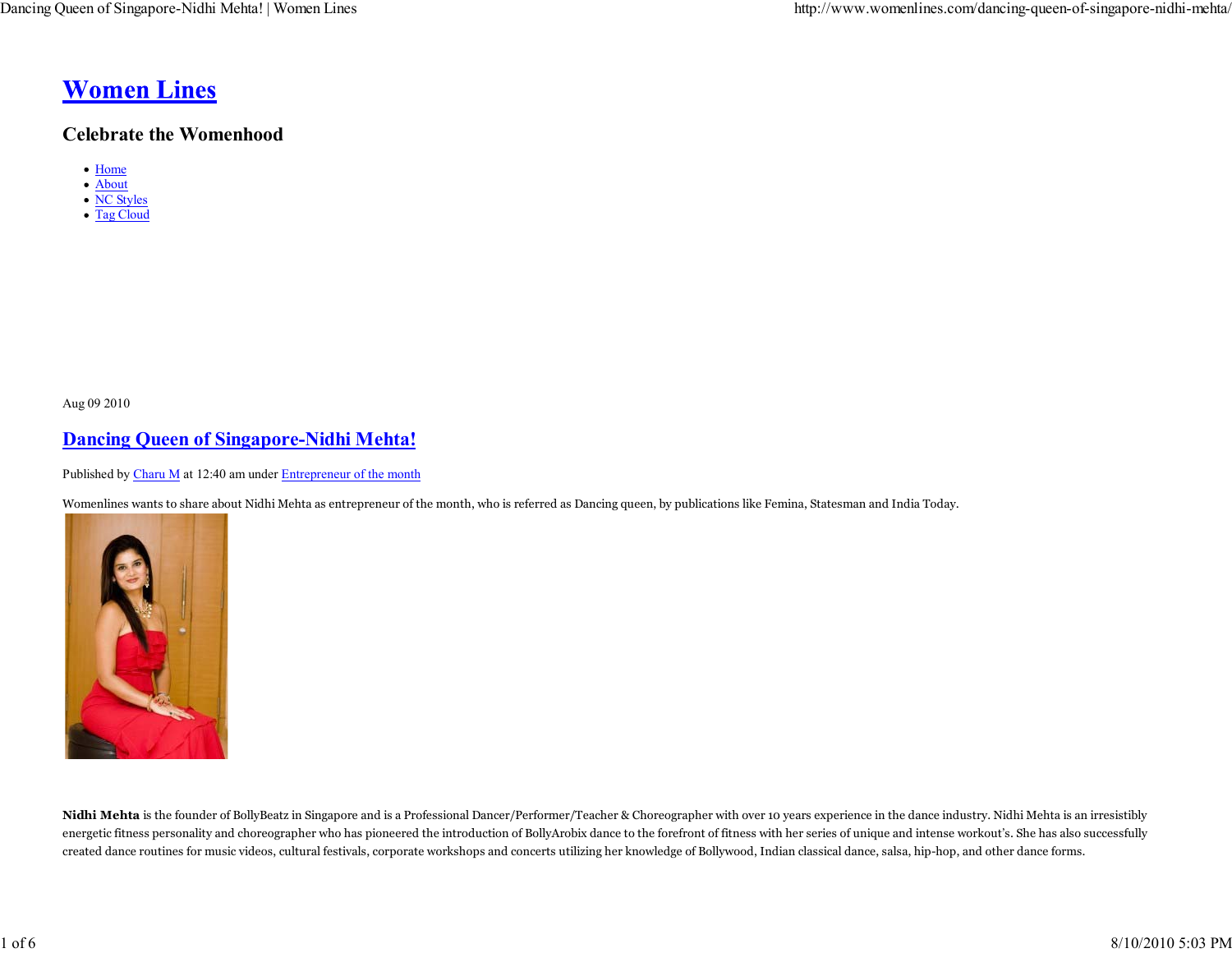

Nidhi in action!

#### **1. Please share about Bollybeatz?**

Nidhi: BollyBeatz is a Bollywood Dance Instruction school. I started it in 2002 in Bay Area, California, USA. There I ran operations in the name of Stepz! Dance was always a passion since school days. But as most of us, I completed my MBA and got a job with McKinsey and started working in a corporate. Its only after I got married, I quit my job and then Dance happened to me. It was not planned or even a remote thought in my mind. It was all by chance and accident! I guess some things are just meant to be!

**2. Please share about your various performances and performances by your students. How many years you have spent in Singapore and how you feel about it? What are the main challenges you faced while opening your school?**

Nidhi: I started the dance school in USA, sold it in 2005 and moved to India. I started BollyBeatz in Chennai, India and it did very well till I moved to Singapore in November 2007. Since then I have been here. I don't know where my next stop is – but I am looking forward to it! I love Singapore – the people are very health conscious and fitness freaks. They enjoy my style of teaching and are quite dedicated. We have performed at the Ms India-America Pageant in USA, at Stanford University, various competitive shows, shows for non-profits.. in Singapore we have been a part of the Dans Festival at Esplanade.

I have been fortunate that things worked out quite smoothly when I started my company. There have been hiccups like coming across some people you have trusted to be your instructor and who have copied your routines and tried to use it as their own. They put a bad taste in your mouth – but I personally feel – there are enough good people out there.

#### **3. Do you think you can dance for the sake of movement without any meaning or emotion in it?**

**Nidhi:** Yes – dance is about music and rhythm. You don't have to understand the language of the music or its meaning to enjoy and dance to it.

#### 4. **How would your life be if you weren't a dancer?**

**Nidhi:** I would be in a corporate – probably a management consultant or in marketing.

#### 5. **If you had to choose one kind of dance, what would it be?**

**Nidhi:** Bollywood coz it blends various forms of dance styles into it. What I do and teach is a fusion is Latin Dance, Jazz, Hip Hop, and Belly dance!

#### **6. What did you sacrifice to get where you are today? What do you think got you this far?(source of motivation)**

Nidhi: I didn't sacrifice anything for what I have achieved. Yes, maybe my fulltime job in McKinsey, but I am happy about it! I am happy that I quit my job and recognized this opportunity that came my way and grabbed it. I also feel it was destined for me to do what I am doing today. I believe a lot in Karma, Destiny and Luck!

My work has helped me create the perfect work-personal life balance. I do all my admin work from home so I am around when kids need me. What has got me so far is my perseverance, my husband's support and my survival skills – coz I have moved 3 countries in 10 years and replicated the same model with success, franchised it and moved on! I don't get afraid of change. I embrace it as a new opportunity for me to grow!

#### **7. How do you feel teaching dancing to students? Do you want to share something about your students or any other incidence related to Bollybeatz?**

Nidhi: I love teaching dance. It's a very satisfying experience to see people who have very low confidence in their dancing skills come to me to learn and then I see them open up, absorb and their stamina increases, steps and flexibility improves and they become great movers & shakers.